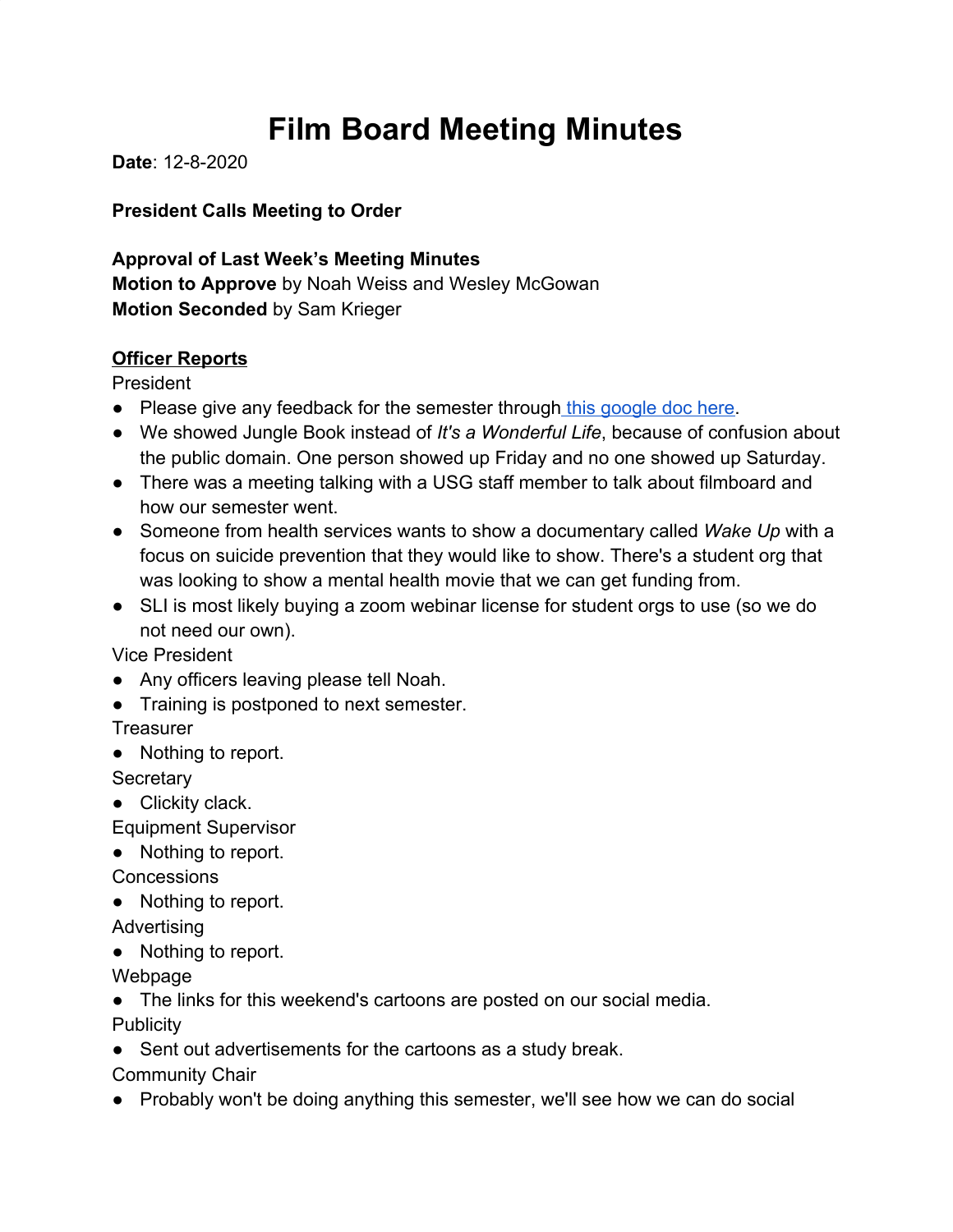events next semester.

● We need to recruit students! Tell your friends, roommates and literally anyone to join filmboard.

**Advisor** 

●

#### **Committee Reports**

Advertising

● Equipment

●

Judicial

●

Movie

●

### **HOW'S THE BOARD? Old Business**

We should have a plan for showing movies next semester. Once a month? Every other week? It might be our year to try to find older movies to show. We should plan on starting next semester at level 3 or 4, where we can do things in person but should do things on Zoom Webinar. Is it worth it if no one shows up? It costs us nothing if we show stuff from the public domain.

# **HOW'S THE BOARD?**

# **New Business**

"If you get the flu shot you won't get covid." (Please note this does not actually reflect real life and is simply us being idiots, for your enjoyment.)

Mental health film! It would be \$1500. We still need to figure out our plan for next semester before committing, but we have been reaching out to see if any student orgs would be interested in sponsoring us showing the movie. We could also reach out to housing.

Should we create a Filmboard how to video for the books, tech and stuff, to a) help with Covid and b) make training quicker in the future. Give it some 50s airline flair or something. Do a video competition, with some easy prize. Teach the people, via less effort.